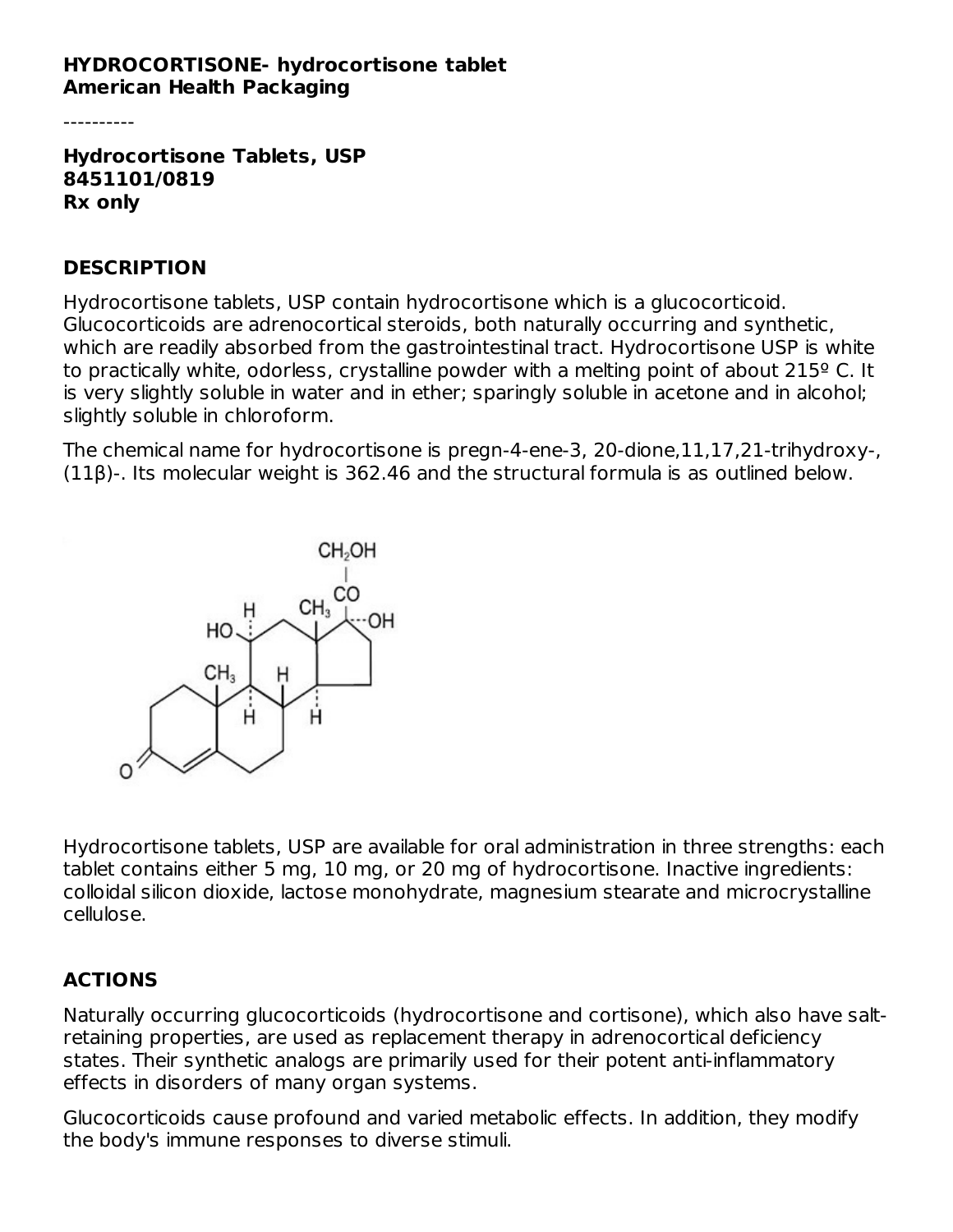## **INDICATIONS AND USAGE**

Hydrocortisone tablets are indicated in the following conditions.

## **1. Endocrine Disorders**

- Primary or secondary adrenocortical insufficiency (hydrocortisone or cortisone is the first choice; synthetic analogs may be used in conjunction with mineralocorticoids where applicable; in infancy mineralocorticoid supplementation is of particular importance)
- Congenital adrenal hyperplasia
- Non suppurative thyroiditis
- Hypercalcemia associated with cancer

# **2. Rheumatic Disorders**

As adjunctive therapy for short-term administration (to tide the patient over an acute episode or exacerbation) in:

- Psoriatic arthritis
- Rheumatoid arthritis, including juvenile rheumatoid arthritis (selected cases may require low-dose maintenance therapy)
- Ankylosing spondylitis
- Acute and subacute bursitis
- Acute nonspecific tenosynovitis
- Acute gouty arthritis
- Post-traumatic osteoarthritis
- Synovitis of osteoarthritis
- Epicondylitis

# **3. Collagen Diseases**

During an exacerbation or as maintenance therapy in selected cases of:

- Systemic lupus erythematosus
- Systemic dermatomyositis (polymyositis)
- Acute rheumatic carditis

# **4. Dermatologic Diseases**

- Pemphigus
- Bullous dermatitis herpetiformis
- Severe erythema multiforme (Stevens-Johnson syndrome)
- Exfoliative dermatitis
- Mycosis fungoides
- Severe psoriasis
- Severe seborrheic dermatitis

# **5. Allergic States**

Control of severe or incapacitating allergic conditions intractable to adequate trials of conventional treatment:

- Seasonal or perennial allergic rhinitis
- Serum sickness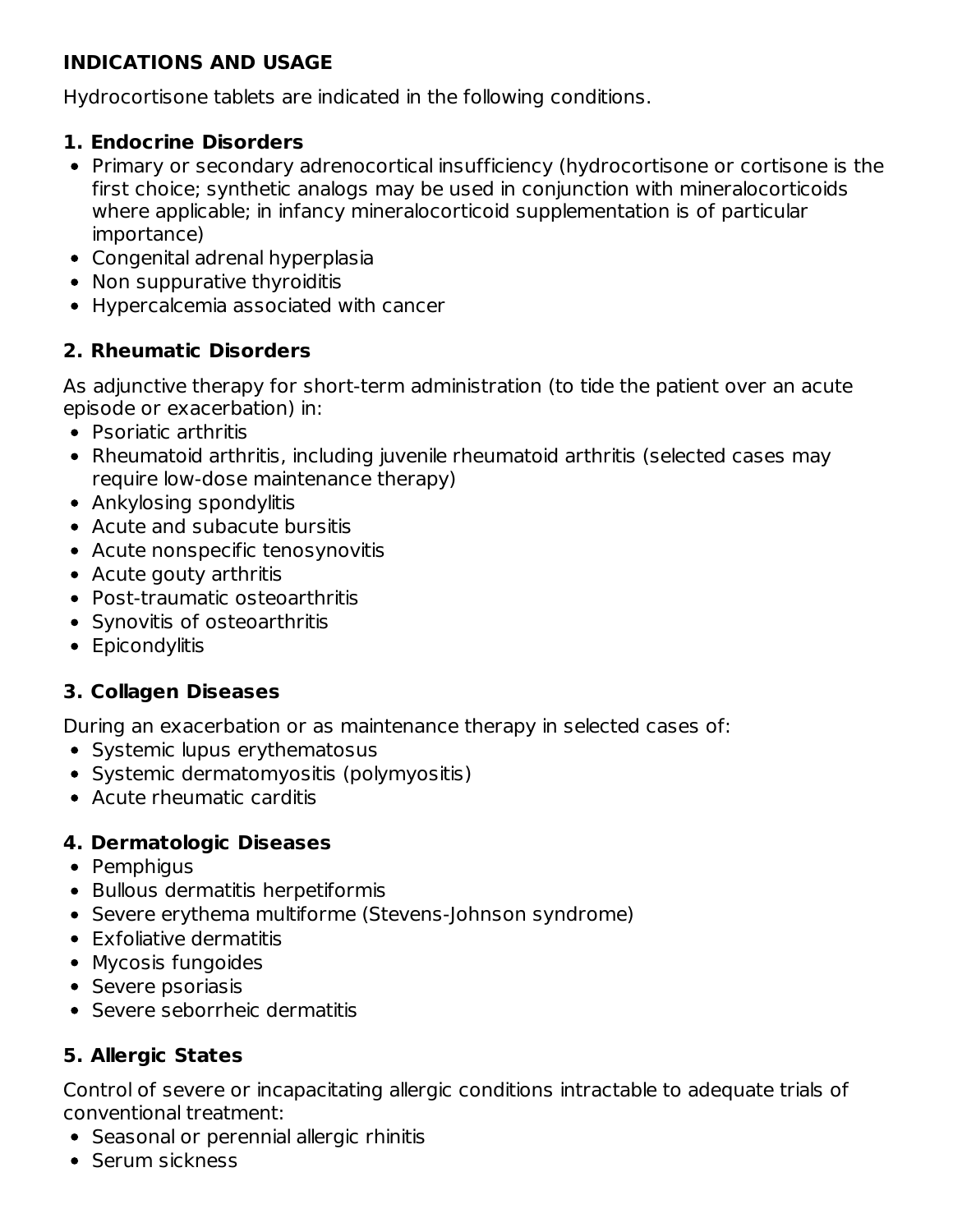- Bronchial asthma
- Contact dermatitis
- Atopic dermatitis
- Drug hypersensitivity reactions

## **6. Ophthalmic Diseases**

Severe acute and chronic allergic and inflammatory processes involving the eye and its adnexa such as:

- Allergic conjunctivitis
- Keratitis
- Allergic corneal marginal ulcers
- Herpes zoster ophthalmicus
- Iritis and iridocyclitis
- Chorioretinitis
- Anterior seament inflammation
- Diffuse posterior uveitis and choroiditis
- Optic neuritis
- Sympathetic ophthalmia

# **7. Respiratory Diseases**

- Symptomatic sarcoidosis
- Loeffler's syndrome not manageable by other means
- Berylliosis
- Fulminating or disseminated pulmonary tuberculosis when used concurrently with appropriate antituberculous chemotherapy
- Aspiration pneumonitis

## **8. Hematologic Disorders**

- Idiopathic thrombocytopenic purpura in adults
- Secondary thrombocytopenia in adults
- Acquired (autoimmune) hemolytic anemia
- Erythroblastopenia (RBC anemia)
- Congenital (erythroid) hypoplastic anemia

# **9. Neoplastic Diseases**

For palliative management of:

- Leukemias and lymphomas in adults
- Acute leukemia of childhood

## **10. Edematous States**

To induce a diuresis or remission of proteinuria in the nephrotic syndrome, without uremia, of the idiopathic type or that due to lupus erythematosus.

## **11. Gastrointestinal Diseases**

To tide the patient over a critical period of the disease in:

- Ulcerative colitis
- Regional enteritis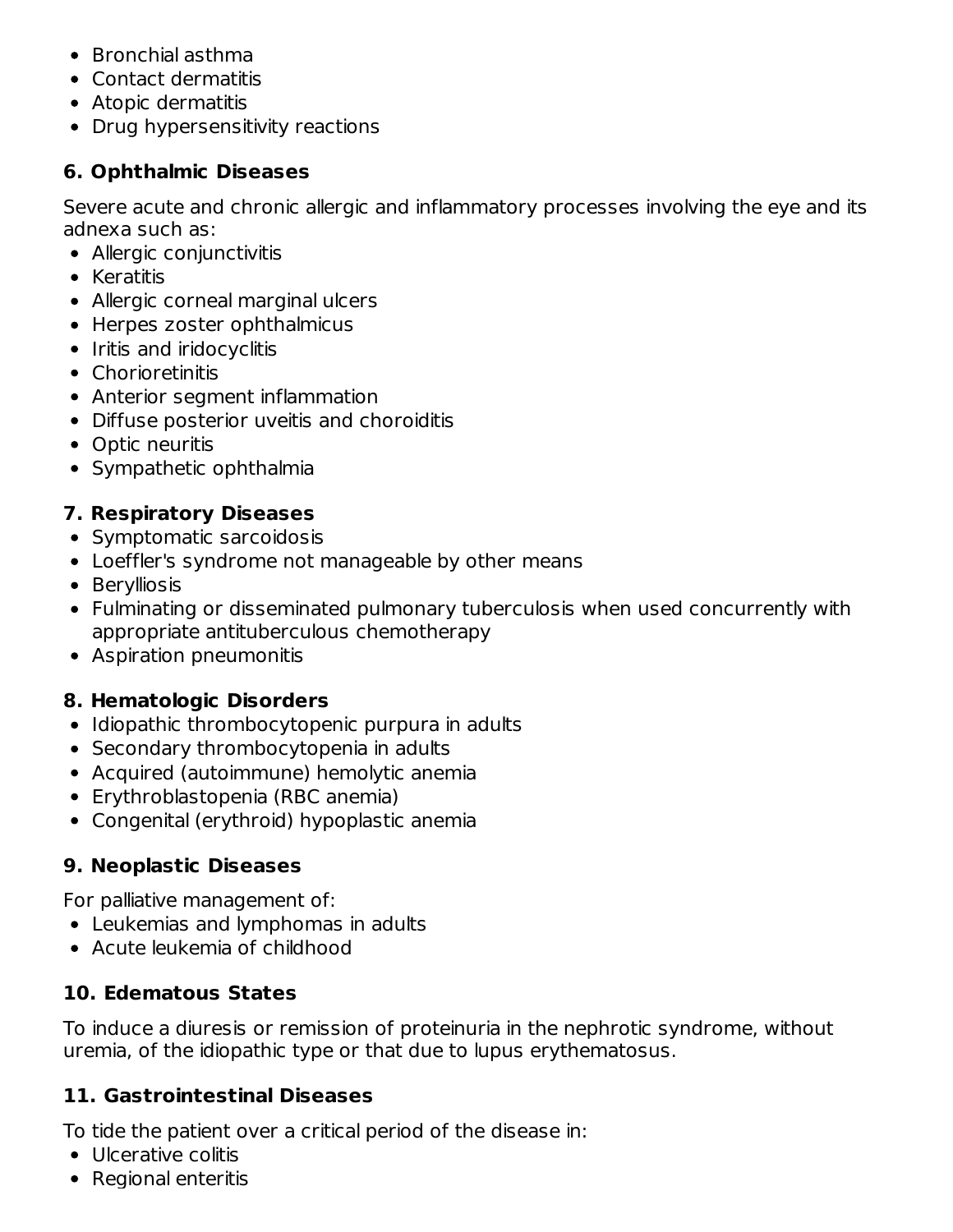#### **12. Nervous System**

Regional enteritis

Acute exacerbations of multiple sclerosis

#### **13. Miscellaneous**

- Tuberculous meningitis with subarachnoid block or impending block when used concurrently with appropriate antituberculous chemotherapy
- Trichinosis with neurologic or myocardial involvement

#### **CONTRAINDICATIONS**

Systemic fungal infections and known hypersensitivity to components

#### **WARNINGS**

In patients on corticosteroid therapy subjected to unusual stress, increased dosage of rapidly acting corticosteroids before, during, and after the stressful situation is indicated.

Corticosteroids may mask some signs of infection, and new infections may appear during their use. Infections with any pathogen including viral, bacterial, fungal, protozoan or helminthic infections, in any location of the body, may be associated with the use of corticosteroids alone or in combination with other immunosuppressive agents that affect cellular immunity, humoral immunity, or neutrophil function.  $^{\rm 1}$ 

These infections may be mild, but can be severe and at times fatal. With increasing doses of corticosteroids, the rate of occurrence of infectious complications increases. <sup>2</sup> There may be decreased resistance and inability to localize infection when corticosteroids are used.

Prolonged use of corticosteroids may produce posterior subcapsular cataracts, glaucoma with possible damage to the optic nerves, and may enhance the establishment of secondary ocular infections due to fungi or viruses.

## **Usage in pregnancy**

Since adequate human reproduction studies have not been done with corticosteroids, the use of these drugs in pregnancy, nursing mothers or women of childbearing potential requires that the possible benefits of the drug be weighed against the potential hazards to the mother and embryo or fetus. Infants born of mothers who have received substantial doses of corticosteroids during pregnancy, should be carefully observed for signs of hypoadrenalism.

Corticosteroids have been shown to impair fertility in male rats.

Average and large doses of hydrocortisone or cortisone can cause elevation of blood pressure, salt and water retention, and increased excretion of potassium. These effects are less likely to occur with the synthetic derivatives except when used in large doses. Dietary salt restriction and potassium supplementation may be necessary. All corticosteroids increase calcium excretion.

Administration of live or live, attenuated vaccines is contraindicated in patients receiving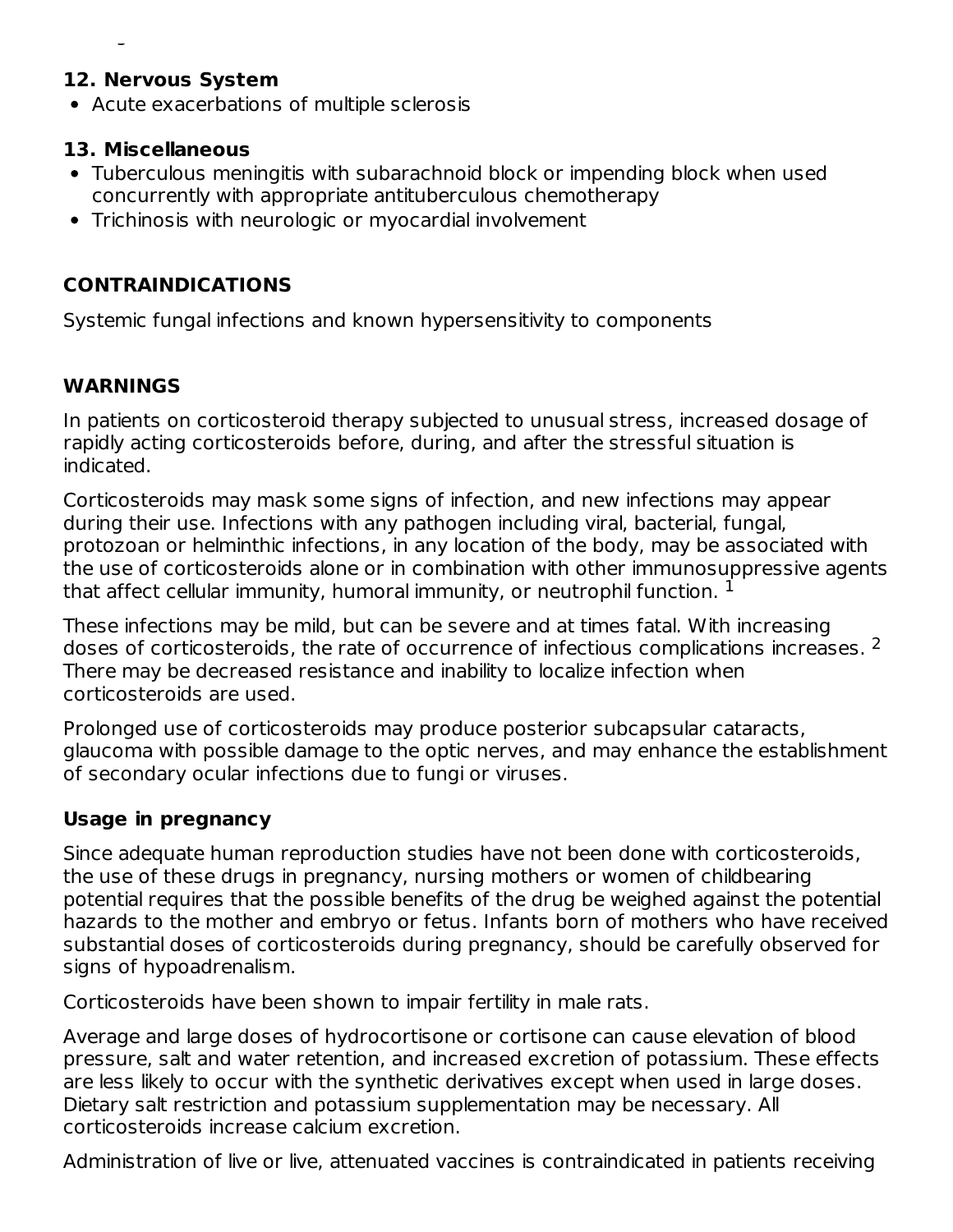immunosuppressive doses of corticosteroids. Killed or inactivated vaccines may be administered to patients receiving immunosuppressive doses of corticosteroids; however, the response to such vaccines may be diminished. Indicated immunization procedures may be undertaken in patients receiving nonimmunosuppressive doses of corticosteroids.

The use of hydrocortisone tablets in active tuberculosis should be restricted to those cases of fulminating or disseminated tuberculosis in which the corticosteroid is used for the management of the disease in conjunction with an appropriate antituberculous regimen.

If corticosteroids are indicated in patients with latent tuberculosis or tuberculin reactivity, close observation is necessary as reactivation of the disease may occur. During prolonged corticosteroid therapy, these patients should receive chemoprophylaxis.

Persons who are on drugs which suppress the immune system are more susceptible to infections than healthy individuals. Chicken pox and measles, for example, can have a more serious or even fatal course in non-immune children or adults on corticosteroids. In such children or adults who have not had these diseases, particular care should be taken to avoid exposure. How the dose, route and duration of corticosteroid administration affects the risk of developing a disseminated infection is not known. The contribution of the underlying disease and/or prior corticosteroid treatment to the risk is also not known. If exposed to chicken pox, prophylaxis with varicella zoster immune globulin (VZIG) may be indicated. If exposed to measles, prophylaxis with pooled intramuscular immunoglobulin (IG) may be indicated. (See the respective package inserts for complete VZIG and IG prescribing information.) If chicken pox develops, treatment with antiviral agents may be considered. Similarly, corticosteroids should be used with great care in patients with known or suspected Strongyloides (threadworm) infestation. In such patients, corticosteroid-induced immunosuppression may lead to Strongyloides hyperinfection and dissemination with widespread larval migration, often accompanied by severe enterocolitis and potentially fatal gram-negative septicemia.

## **PRECAUTIONS**

## **General Precautions**

Drug-induced secondary adrenocortical insufficiency may be minimized by gradual reduction of dosage. This type of relative insufficiency may persist for months after discontinuation of therapy; therefore, in any situation of stress occurring during that period, hormone therapy should be reinstituted.

There is an enhanced effect of corticosteroids on patients with hypothyroidism and in those with cirrhosis.

Corticosteroids should be used cautiously in patients with ocular herpes simplex because of possible corneal perforation.

The lowest possible dose of corticosteroid should be used to control the condition under treatment, and when reduction in dosage is possible, the reduction should be gradual.

Psychic derangements may appear when corticosteroids are used, ranging from euphoria, insomnia, mood swings, personality changes, and severe depression, to frank psychotic manifestations. Also, existing emotional instability or psychotic tendencies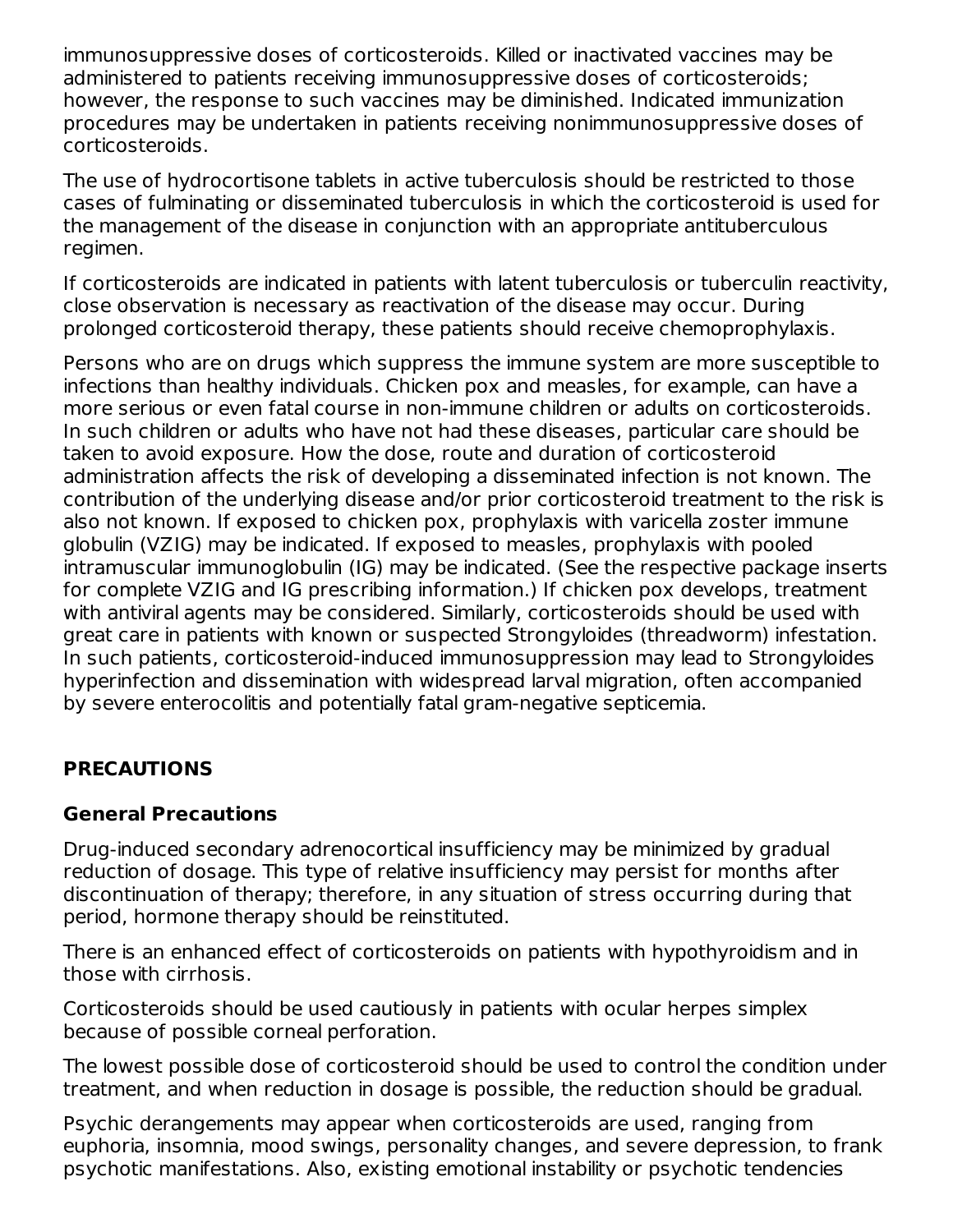may be aggravated by corticosteroids.

Steroids should be used with caution in nonspecific ulcerative colitis, if there is a probability of impending perforation, abscess or other pyogenic infection; diverticulitis; fresh intestinal anastomoses; active or latent peptic ulcer; renal insufficiency; hypertension; osteoporosis; and myasthenia gravis.

Growth and development of infants and children on prolonged corticosteroid therapy should be carefully observed.

Kaposi's sarcoma has been reported to occur in patients receiving corticosteroid therapy. Discontinuation of corticosteroids may result in clinical remission.

Although controlled clinical trials have shown corticosteroids to be effective in speeding the resolution of acute exacerbations of multiple sclerosis, they do not show that corticosteroids affect the ultimate outcome or natural history of the disease. The studies do show that relatively high doses of corticosteroids are necessary to demonstrate a significant effect. (See **DOSAGE AND ADMINISTRATION**)

Since complications of treatment with glucocorticoids are dependent on the size of the dose and the duration of treatment, a risk/benefit decision must be made in each individual case as to dose and duration of treatment and as to whether daily or intermittent therapy should be used.

Pheochromocytoma crisis, which can be fatal, has been reported after administration of systemic corticosteroids. In patients with suspected pheochromocytoma, consider the risk of pheochromocytoma crisis prior to administering corticosteroids.

#### **Drug Interactions**

The pharmacokinetic interactions listed below are potentially clinically important. Drugs that induce hepatic enzymes such as phenobarbital, phenytoin and rifampin may increase the clearance of corticosteroids and may require increases in corticosteroid dose to achieve the desired response.

Drugs such as troleandomycin and ketoconazole may inhibit the metabolism of corticosteroids and thus decrease their clearance. Therefore, the dose of corticosteroid should be titrated to avoid steroid toxicity. Corticosteroids may increase the clearance of chronic high dose aspirin. This could lead to decreased salicylate serum levels or increase the risk of salicylate toxicity when corticosteroid is withdrawn. Aspirin should be used cautiously in conjunction with corticosteroids in patients suffering from hypoprothrombinemia. The effect of corticosteroids on oral anticoagulants is variable. There are reports of enhanced as well as diminished effects of anticoagulants when given concurrently with corticosteroids. Therefore, coagulation indices should be monitored to maintain the desired anticoagulant effect.

#### **Information for the Patient**

Persons who are on immunosuppressant doses of corticosteroids should be warned to avoid exposure to chicken pox or measles. Patients should also be advised that if they are exposed, medical advice should be sought without delay.

## **ADVERSE REACTIONS**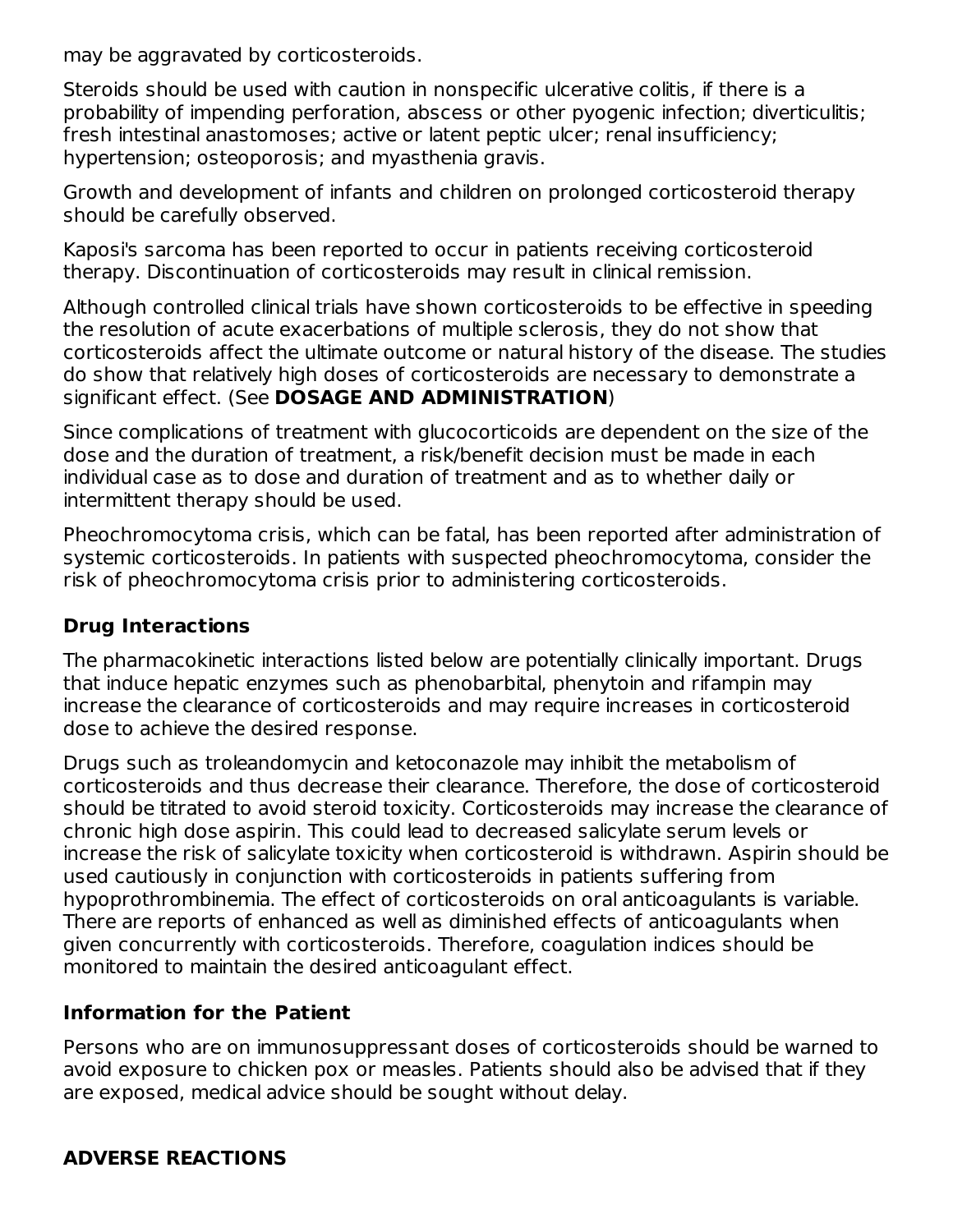## **Fluid and Electrolyte Disturbances**

- Sodium retention
- Fluid retention
- Congestive heart failure in susceptible patients
- Potassium loss
- Hypokalemic alkalosis
- Hypertension

#### **Musculoskeletal**

- Muscle weakness
- Steroid myopathy
- Loss of muscle mass
- Osteoporosis
- Tendon rupture, particularly of the Achilles tendon
- Vertebral compression fractures
- Aseptic necrosis of femoral and humeral heads
- Pathologic fracture of long bones

## **Gastrointestinal**

- Peptic ulcer with possible perforation and hemorrhage
- Pancreatitis
- Abdominal distention
- Ulcerative esophagitis
- Increases in alanine transaminase (ALT, SGPT), aspartate transaminase (AST, SGOT) and alkaline phosphatase have been observed following corticosteroid treatment. These changes are usually small, not associated with any clinical syndrome and are reversible upon discontinuation.

## **Dermatologic**

- Impaired wound healing
- Thin fragile skin
- Petechiae and ecchymoses
- Facial erythema
- Increased sweating
- May suppress reactions to skin tests

## **Neurological**

- Increased intracranial pressure with papilledema (pseudotumor cerebri) usually after treatment
- Convulsions
- Vertigo
- Headache
- Epidural lipomatosis

# **Endocrine**

- Development of Cushingoid state
- Suppression of growth in children
- Secondary adrenocortical and pituitary unresponsiveness, particularly in times of stress, as in trauma, surgery or illness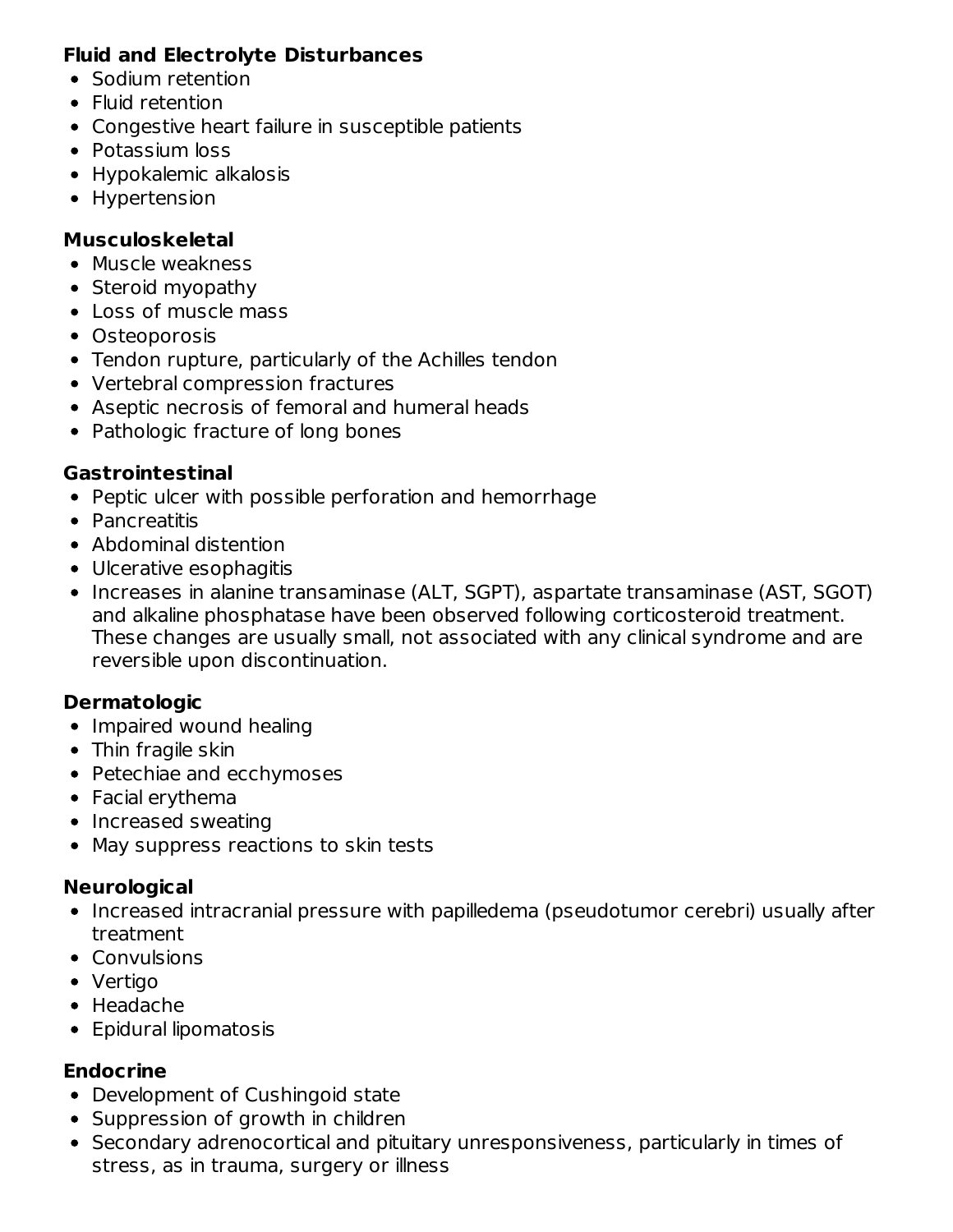- Menstrual irregularities
- Decreased carbohydrate tolerance
- Manifestations of latent diabetes mellitus
- Increased requirements for insulin or oral hypoglycemic agents in diabetics

## **Ophthalmic**

- Central serous chorioretinopathy
- Posterior subcapsular cataracts
- Increased intraocular pressure
- Glaucoma
- Exophthalmos

## **Metabolic**

Negative nitrogen balance due to protein catabolism

## **Blood and lymphatic system disorders**

• Leukocytosis

# **DOSAGE AND ADMINISTRATION**

The initial dosage of hydrocortisone tablets may vary from 20 mg to 240 mg of hydrocortisone per day depending on the specific disease entity being treated. In situations of less severity lower doses will generally suffice while in selected patients higher initial doses may be required. The initial dosage should be maintained or adjusted until a satisfactory response is noted. If after a reasonable period of time there is a lack of satisfactory clinical response, hydrocortisone tablets should be discontinued and the patient transferred to other appropriate therapy. IT SHOULD BE EMPHASIZED THAT DOSAGE REQUIREMENTS ARE VARIABLE AND MUST BE INDIVIDUALIZED ON THE BASIS OF THE DISEASE UNDER TREATMENT AND THE RESPONSE OF THE PATIENT. After a favorable response is noted, the proper maintenance dosage should be determined by decreasing the initial drug dosage in small decrements at appropriate time intervals until the lowest dosage which will maintain an adequate clinical response is reached. It should be kept in mind that constant monitoring is needed in regard to drug dosage. Included in the situations which may make dosage adjustments necessary are changes in clinical status secondary to remissions or exacerbations in the disease process, the patient's individual drug responsiveness, and the effect of patient exposure to stressful situations not directly related to the disease entity under treatment; in this latter situation it may be necessary to increase the dosage of hydrocortisone tablets for a period of time consistent with the patient's condition. If after long-term therapy the drug is to be stopped, it is recommended that it be withdrawn gradually, rather than abruptly.

# **Multiple Sclerosis**

In treatment of acute exacerbations of multiple sclerosis, daily doses of 200 mg of prednisolone for a week followed by 80 mg every other day for 1 month have been shown to be effective (20 mg of hydrocortisone is equivalent to 5 mg of prednisolone).

# **HOW SUPPLIED**

Hydrocortisone tablets, USP are available in the following strengths and package sizes: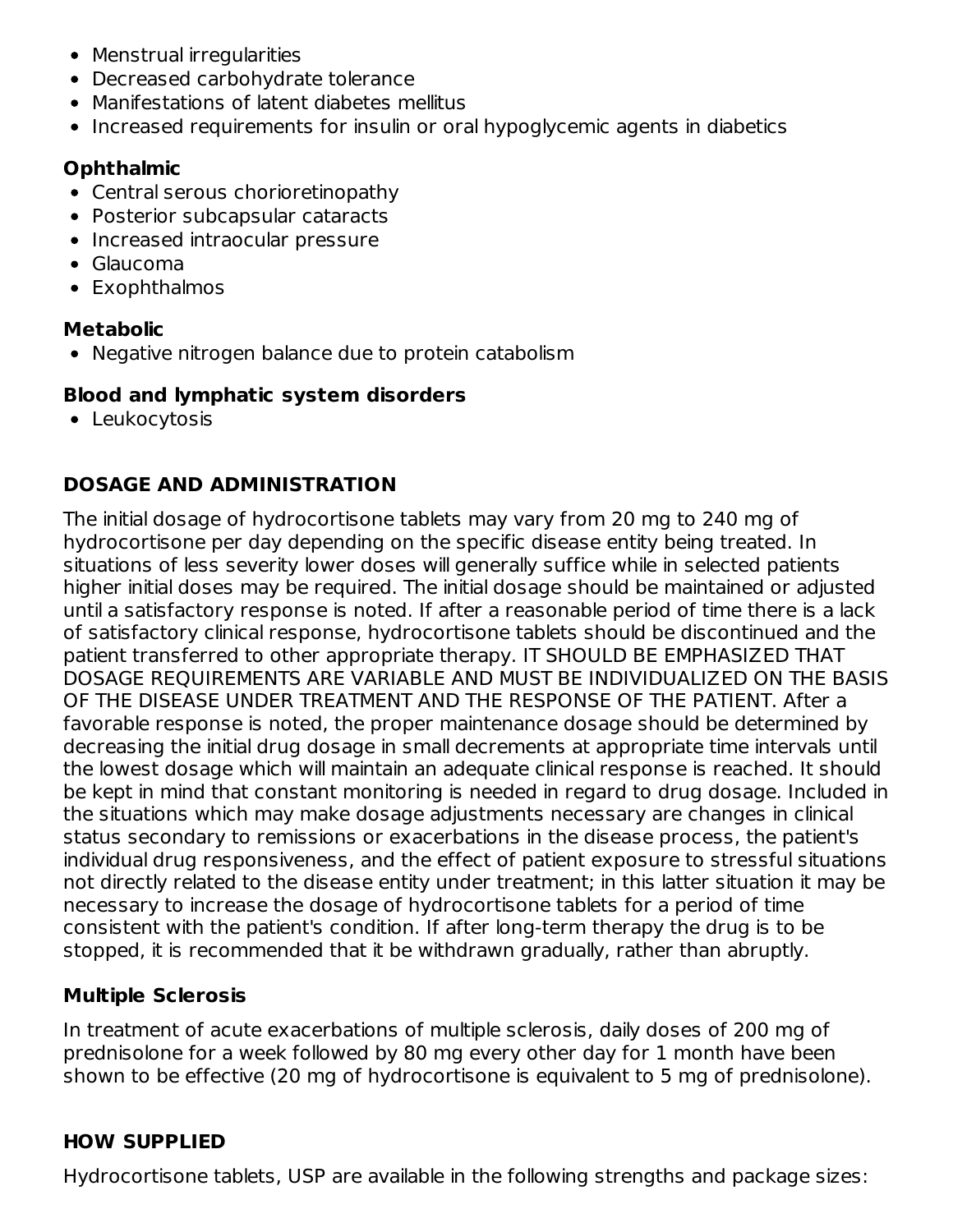## **10 mg**

White to off-white oval tablets debossed on one side with a bisect and other side with "P10".

Unit dose packages of 100 (10 x 10) NDC 60687-511-01

Store at 20° to 25°C (68° to 77°F) [See USP Controlled Room Temperature].

**FOR YOUR PROTECTION:** Do not use if blister is torn or broken.

## **REFERENCES**

- 1. Fekety R. Infections associated with corticosteroids and immunosuppressive therapy. In: Gorbach SL, Bartlett JG, Blacklow NR, eds. Infectious Diseases. Philadelphia: WB Saunders Company 1992:1050-1.
- 2. Stuck AE, Minder CE, Frey FJ. Risk of infectious complications in patients taking glucocorticoids. Rev Infect Dis 1989:11(6):954-63.

# **Rx only**

# **PACKAGING INFORMATION**

American Health Packaging unit dose blisters (see How Supplied section) contain drug product from Vensun Pharmaceuticals, Inc. as follows: (10 mg / 100 UD) NDC 60687-511-01 packaged from NDC 42543-141

Distributed by: **American Health Packaging** Columbus, OH 43217

**8451101/0819**

**Package/Label Display Panel – Carton – 10 mg**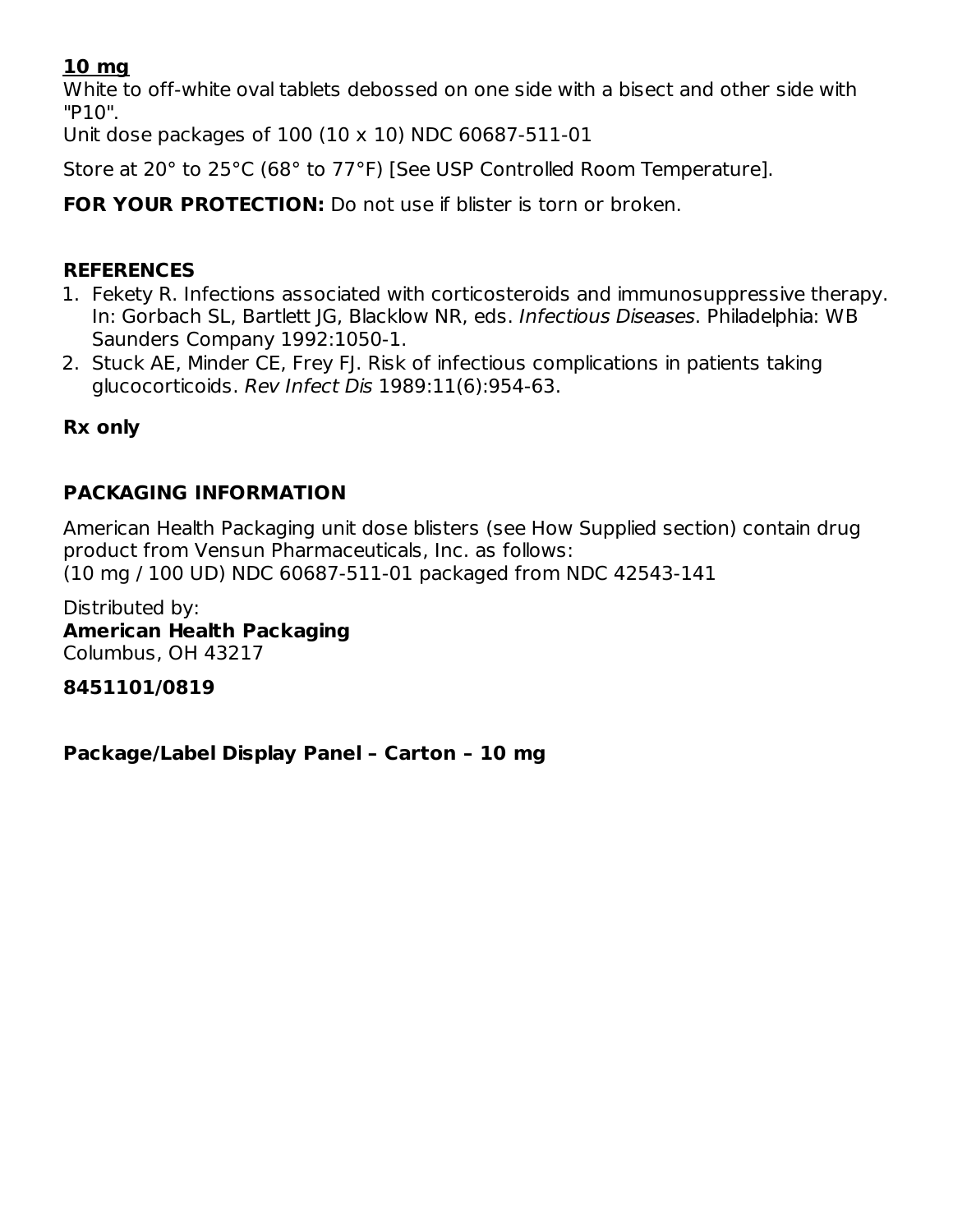| NDC 60687-511-01                                                                                                                                                                                                                                                                                                                                                                                                                                                                                                                                                                                                                                                              |                |
|-------------------------------------------------------------------------------------------------------------------------------------------------------------------------------------------------------------------------------------------------------------------------------------------------------------------------------------------------------------------------------------------------------------------------------------------------------------------------------------------------------------------------------------------------------------------------------------------------------------------------------------------------------------------------------|----------------|
| <b>Hydrocortisone</b><br>Tablets, USP                                                                                                                                                                                                                                                                                                                                                                                                                                                                                                                                                                                                                                         |                |
| 10 mg                                                                                                                                                                                                                                                                                                                                                                                                                                                                                                                                                                                                                                                                         |                |
| 100 Tablets (10 x 10)<br>III TTIIIIIIIIIII<br>(01) 0 03 60687 511 01 6                                                                                                                                                                                                                                                                                                                                                                                                                                                                                                                                                                                                        | <b>Rx Only</b> |
| NDC 60687-511-01                                                                                                                                                                                                                                                                                                                                                                                                                                                                                                                                                                                                                                                              |                |
| <b>Hydrocortisone</b>                                                                                                                                                                                                                                                                                                                                                                                                                                                                                                                                                                                                                                                         |                |
| Tablets, USP<br><u>10 mg</u>                                                                                                                                                                                                                                                                                                                                                                                                                                                                                                                                                                                                                                                  |                |
| 100 Tablets (10 x 10)                                                                                                                                                                                                                                                                                                                                                                                                                                                                                                                                                                                                                                                         | <b>Rx Only</b> |
|                                                                                                                                                                                                                                                                                                                                                                                                                                                                                                                                                                                                                                                                               |                |
|                                                                                                                                                                                                                                                                                                                                                                                                                                                                                                                                                                                                                                                                               | 10 mg          |
|                                                                                                                                                                                                                                                                                                                                                                                                                                                                                                                                                                                                                                                                               |                |
|                                                                                                                                                                                                                                                                                                                                                                                                                                                                                                                                                                                                                                                                               |                |
| <b>Each Tablet Contains:</b><br>Hydrocortisone<br>Usual Dosage: See package insert for full prescribing information.<br>Warning: This potent drug must be used only under the direct<br>supervision of a physician.<br>Store at 20° to 25°C (68° to 77°F); excursions permitted between<br>15° to 30°C (59° to 86°F) [see USP Controlled Room Temperature].<br>Keep this and all drugs out of reach of children.<br>FOR YOUR PROTECTION: Do not use if blister is torn or broken.<br>The drug product contained in this package is from<br>NDC # 42543-141, Vensun Pharmaceuticals, Inc.<br>Packaged and Distributed by:<br>American Health Packaging<br>Columbus, Ohio 43217 |                |

#### NDC 60687- **511**-01

**Hydrocortisone** Tablets, USP

#### **10 mg**

**100 Tablets (10 x 10) Rx Only**

#### **Each Tablet Contains:**

Hydrocortisone..........................................................................10 mg

**Usual Dosage:** See package insert for full prescribing information.

**Warning:** This potent drug must be used only under the direct supervision of a physician.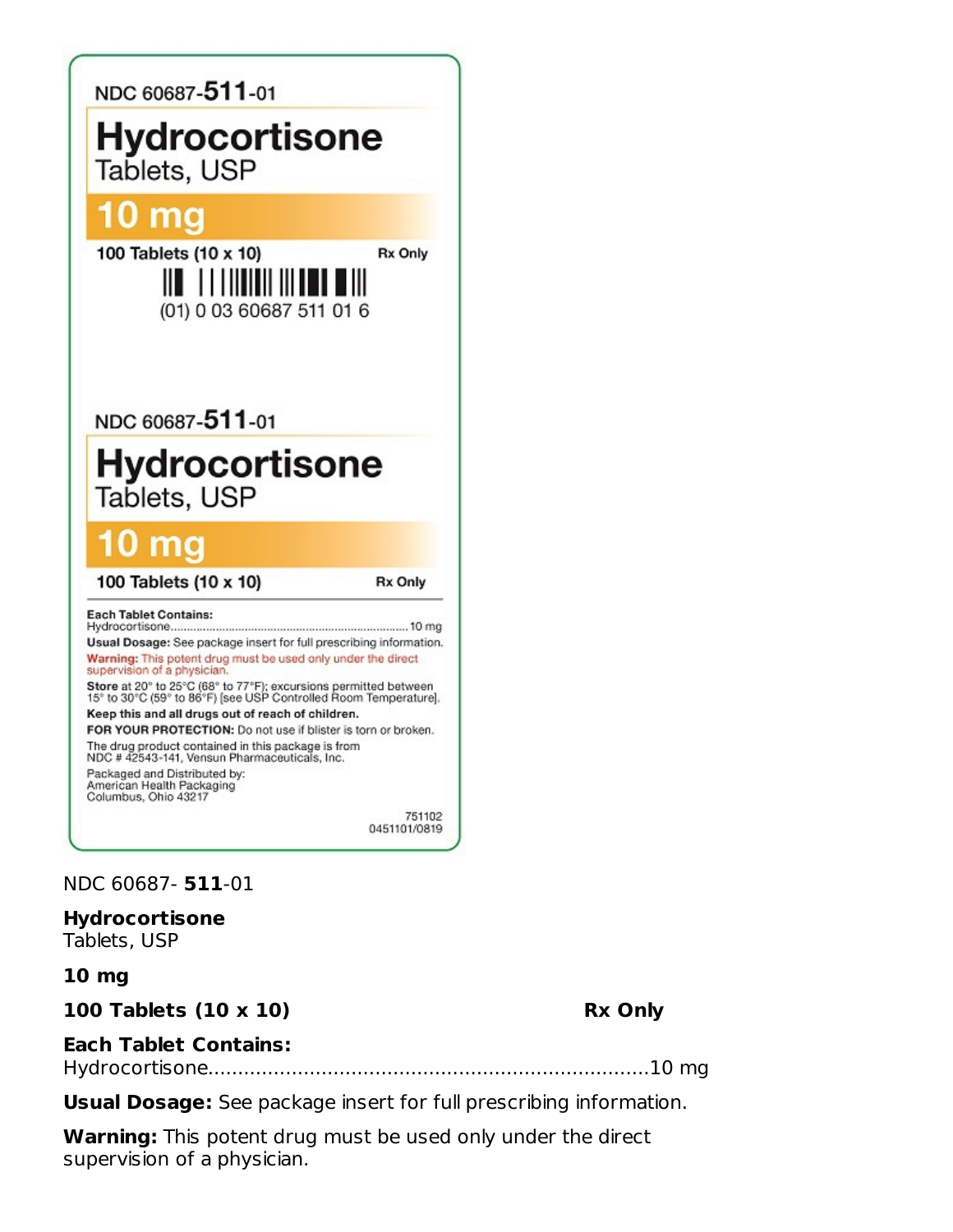**Store** at 20° to 25°C (68° to 77°F); excursions permitted between 15° to 30°C (59° to 86°F) [see USP Controlled Room Temperature].

#### **Keep this and all drugs out of reach of children.**

**FOR YOUR PROTECTION:** Do not use if blister is torn or broken.

The drug product contained in this package is from NDC # 42543-141, Vensun Pharmaceuticals, Inc.

Packaged and Distributed by: American Health Packaging Columbus, Ohio 43217

751102 0451101/0819

#### **Package/Label Display Panel – Blister – 10 mg**



## Hydrocortisone/

Tablet, USP

## **10 mg**

**HYDROCORTISONE**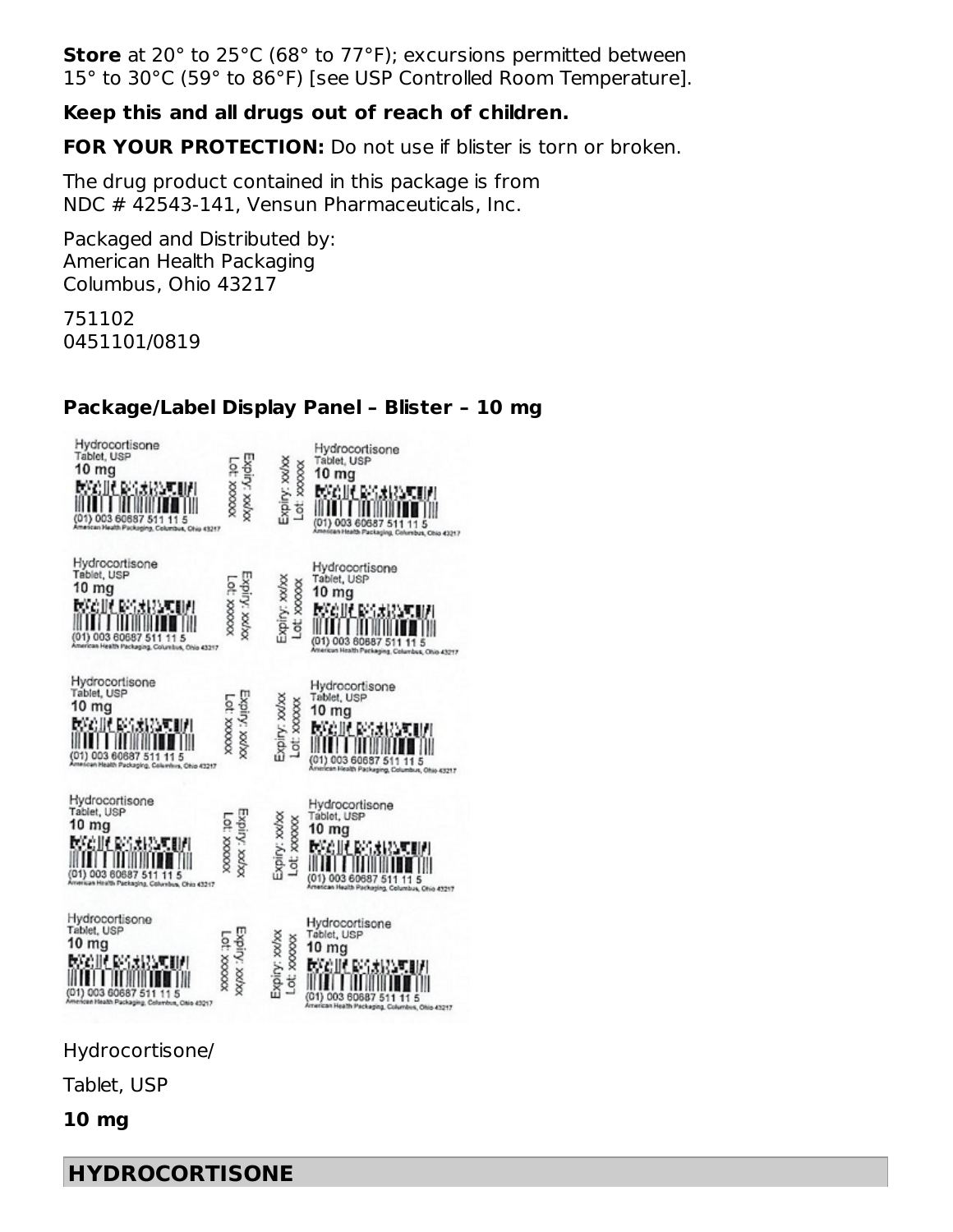| hydrocortisone tablet                     |                         |                                                                     |                              |                                       |                          |                                     |
|-------------------------------------------|-------------------------|---------------------------------------------------------------------|------------------------------|---------------------------------------|--------------------------|-------------------------------------|
|                                           |                         |                                                                     |                              |                                       |                          |                                     |
|                                           |                         |                                                                     |                              |                                       |                          |                                     |
| <b>Product Information</b>                |                         |                                                                     |                              |                                       |                          |                                     |
| <b>Product Type</b>                       |                         | <b>HUMAN PRESCRIPTION</b><br><b>DRUG</b>                            | <b>Item Code</b><br>(Source) | 141)                                  | NDC:60687-511(NDC:42543- |                                     |
| <b>Route of Administration</b>            |                         | ORAL                                                                |                              |                                       |                          |                                     |
|                                           |                         |                                                                     |                              |                                       |                          |                                     |
| <b>Active Ingredient/Active Moiety</b>    |                         |                                                                     |                              |                                       |                          |                                     |
|                                           |                         | <b>Ingredient Name</b>                                              |                              | <b>Basis of Strength Strength</b>     |                          |                                     |
|                                           |                         | HYDROCORTISONE (UNII: W4X0X7BPJ) (HYDROCORTISONE - UNII: W4X0X7BPJ) |                              | <b>HYDROCORTISONE</b>                 |                          | 10 mg                               |
|                                           |                         |                                                                     |                              |                                       |                          |                                     |
| <b>Inactive Ingredients</b>               |                         |                                                                     |                              |                                       |                          |                                     |
|                                           |                         | <b>Ingredient Name</b>                                              |                              |                                       |                          | <b>Strength</b>                     |
| <b>SILICON DIOXIDE (UNII: ETJ7Z6XBU4)</b> |                         |                                                                     |                              |                                       |                          |                                     |
| LACTOSE MONOHYDRATE (UNII: EWQ57Q8I5X)    |                         |                                                                     |                              |                                       |                          |                                     |
| MAGNESIUM STEARATE (UNII: 70097M6I30)     |                         |                                                                     |                              |                                       |                          |                                     |
|                                           |                         |                                                                     |                              |                                       |                          |                                     |
|                                           |                         | MICROCRYSTALLINE CELLULOSE (UNII: OP1R32D61U)                       |                              |                                       |                          |                                     |
|                                           |                         |                                                                     |                              |                                       |                          |                                     |
| <b>Product Characteristics</b>            |                         |                                                                     |                              |                                       |                          |                                     |
| Color                                     |                         | white (to off White)                                                | <b>Score</b>                 |                                       | 2 pieces                 |                                     |
| <b>Shape</b>                              | OVAL (OVAL)             |                                                                     | <b>Size</b>                  |                                       | 9 <sub>mm</sub>          |                                     |
| <b>Flavor</b>                             |                         |                                                                     | <b>Imprint Code</b>          |                                       | P;10                     |                                     |
| <b>Contains</b>                           |                         |                                                                     |                              |                                       |                          |                                     |
|                                           |                         |                                                                     |                              |                                       |                          |                                     |
|                                           |                         |                                                                     |                              |                                       |                          |                                     |
| <b>Packaging</b><br><b>Item Code</b><br># |                         | <b>Package Description</b>                                          |                              | <b>Marketing Start</b><br><b>Date</b> |                          | <b>Marketing End</b><br><b>Date</b> |
| NDC:60687-511-<br>1<br>01                 | 100 in 1 BOX, UNIT-DOSE |                                                                     | 06/17/2020                   |                                       | 06/30/2022               |                                     |
| $\mathbf{1}$<br>11                        | Product                 | NDC:60687-511- 1 in 1 BLISTER PACK; Type 0: Not a Combination       |                              |                                       |                          |                                     |
|                                           |                         |                                                                     |                              |                                       |                          |                                     |
|                                           |                         |                                                                     |                              |                                       |                          |                                     |
| <b>Marketing Information</b>              |                         |                                                                     |                              |                                       |                          |                                     |
| <b>Marketing</b><br><b>Category</b>       |                         | <b>Application Number or Monograph</b><br><b>Citation</b>           |                              | <b>Marketing Start</b><br><b>Date</b> |                          | <b>Marketing End</b><br><b>Date</b> |

**Labeler -** American Health Packaging (929561009)

| <b>Establishment</b> |                |               |                            |  |
|----------------------|----------------|---------------|----------------------------|--|
| <b>Name</b>          | <b>Address</b> | <b>ID/FEI</b> | <b>Business Operations</b> |  |